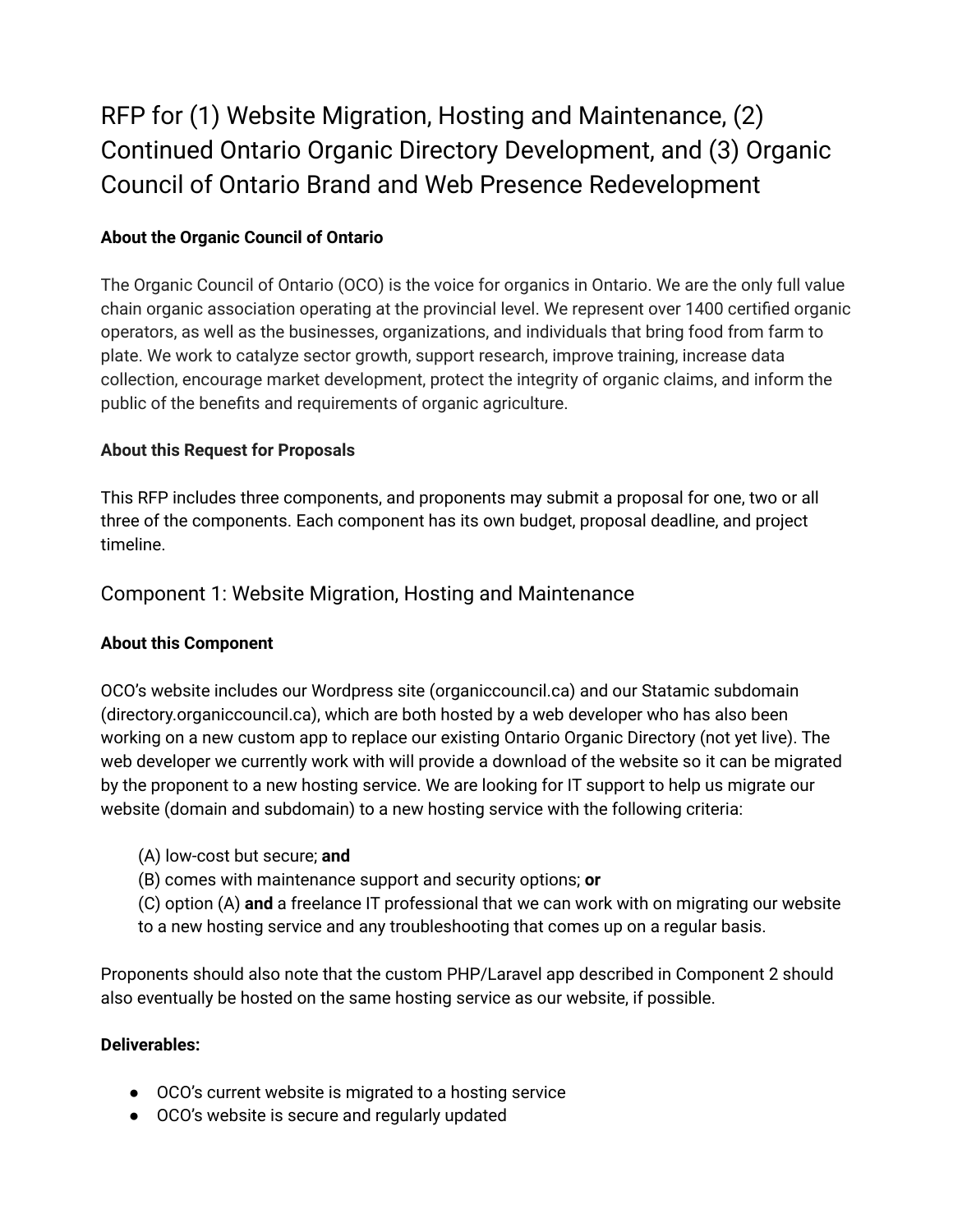- OCO's website is regularly backed up
- OCO has IT support as needed

#### **Budget**

- Initial project spend for migration and setup could be up to \$1,000
- Monthly hosting and related service fees up to \$50
- Ongoing maintenance or training for OCO staff at an hourly rate as-needed

#### **Proposal Deadline**

June 15, 2022

#### **Project Timeline**

ASAP but before September 1st, 2022

#### **Proposal Requirements**

Please send the following elements in your proposal for this project to communications [at] organiccouncil.ca.

Your proposal should include the following sections. Points and weights will be allocated as indicated in the rubric.

| <b>Proposal Evaluation Section</b>                                                                                                                           | Possible<br>Points | Weight | Total<br>Points |
|--------------------------------------------------------------------------------------------------------------------------------------------------------------|--------------------|--------|-----------------|
| Price                                                                                                                                                        | 5                  | 6      | 30              |
| Recommended approach, including communication and<br>project management plan                                                                                 | 5                  | 6      | 30              |
| Samples or examples of recent, similar projects including a<br>description of the work done on the project, what tools were<br>used, the timeline, and price | 5                  | 6      | 30              |
| Suitable proposed timelines                                                                                                                                  | 5                  | 4      | 20              |
| Experience and qualifications of assigned staff                                                                                                              | 5                  | 3      | 15              |
| Physical proximity to Guelph/Toronto, Ontario                                                                                                                | 5                  | 3      | 15              |
| Experience working with non-profit organizations                                                                                                             | 5                  | 3      | 15              |
| References/client reviews                                                                                                                                    | 5                  | 5      | 25              |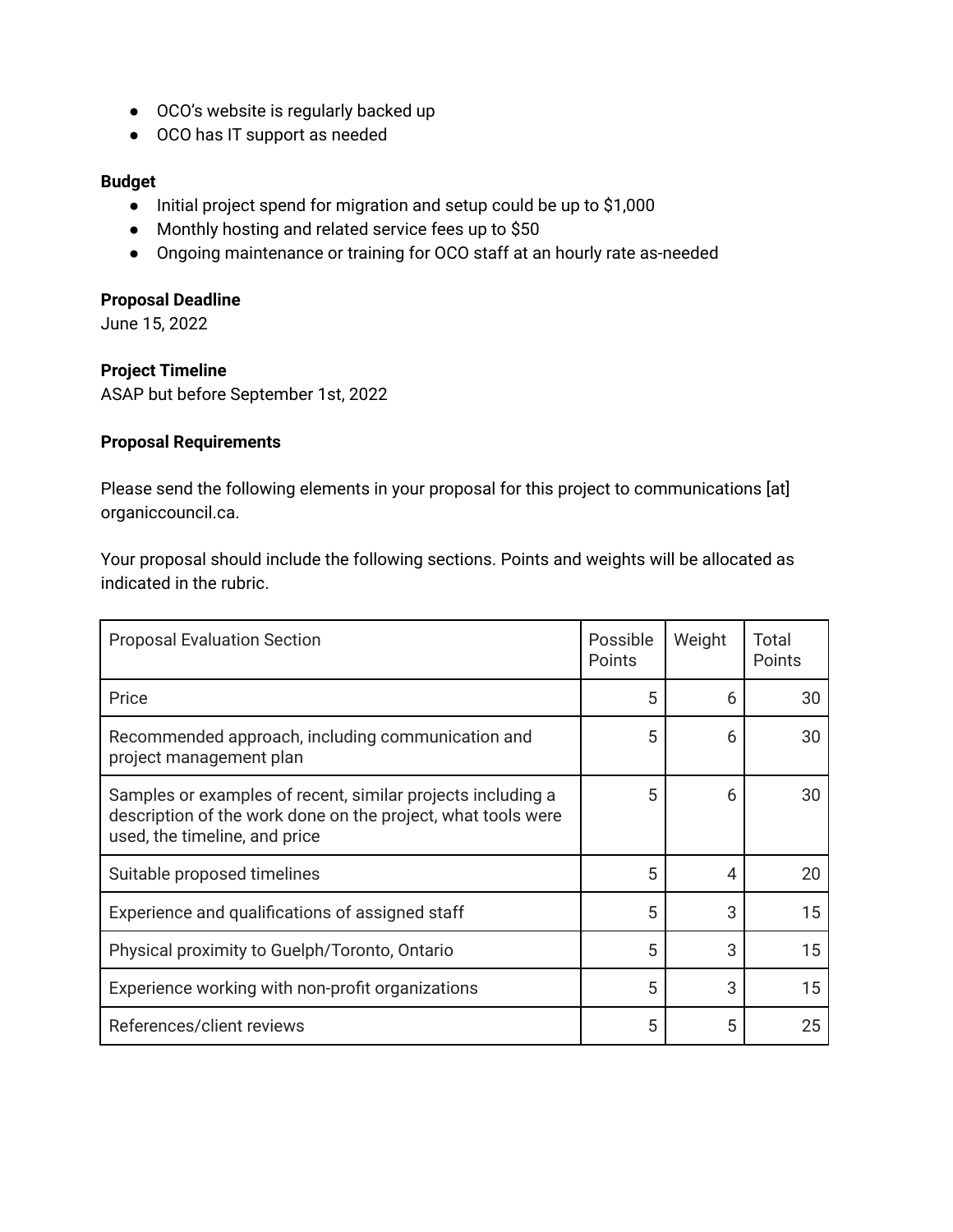# Component 2: Continued Ontario Organic Directory Development

#### **About this Component**

OCO has an online, mapped [directory](https://directory.organiccouncil.ca/directory?view=map) of our members. OCO's members that qualify for a listing in the directory fall into three main categories:

- *Basic Members* are certified organic operators in Ontario. These members come to OCO as lists from certifying bodies. These lists are imported into our CRM HubSpot on an annual basis, and then those members are synced to the directory. This is a free membership.
- *Supporting Members* are businesses and organizations that support OCO with their membership dues. They may or may not be certified organic. Their information is entered into HubSpot when they sign up for membership, and then those members are synced to the directory.
- *Leading Members* are businesses and organizations that support OCO by providing us with a portion of their sales (check-off program). Their information is entered into HubSpot when they sign up for membership, and then those members are synced to the directory (same process as Supporting Members).

The goal of the directory is to connect organic and supporting businesses throughout the value chain and provide a comprehensive resource that businesses can use to support their operations. The directory is also used by consumers looking for organic and related businesses.

Our current live directory is built on Statamic, and is written in PHP using Laravel, and we use HubSpot to store all our membership information, which is imported to HubSpot from third parties (certifying bodies), and/or from members themselves. The existing directory syncs to and from HubSpot, allowing users to update their listing on the directory, and for OCO to capture those changes in HubSpot. This system meets both our membership management needs and populates the directory with member listings.

However, there are some limitations to our current directory, and we undertook a project to redevelop the directory as a custom-built application, which is currently underway, and is also being written in PHP using Laravel. We contracted with a developer who has been working for some time to create an updated version of the directory with enhanced functionality and performance. This new version of the directory is very nearly ready to launch, but we are seeking a new developer to finish the app, launch it, and maintain it going forward. There will also be work to add new features and functionality to the directory post-launch.

Interested proponents may request to view the staging site for the app currently under development.

Proponents should also note that in Component 1, we are seeking to move to a more affordable, yet secure hosting service. Hosting for the directory should be a consideration in proposals for Component 1 and 2.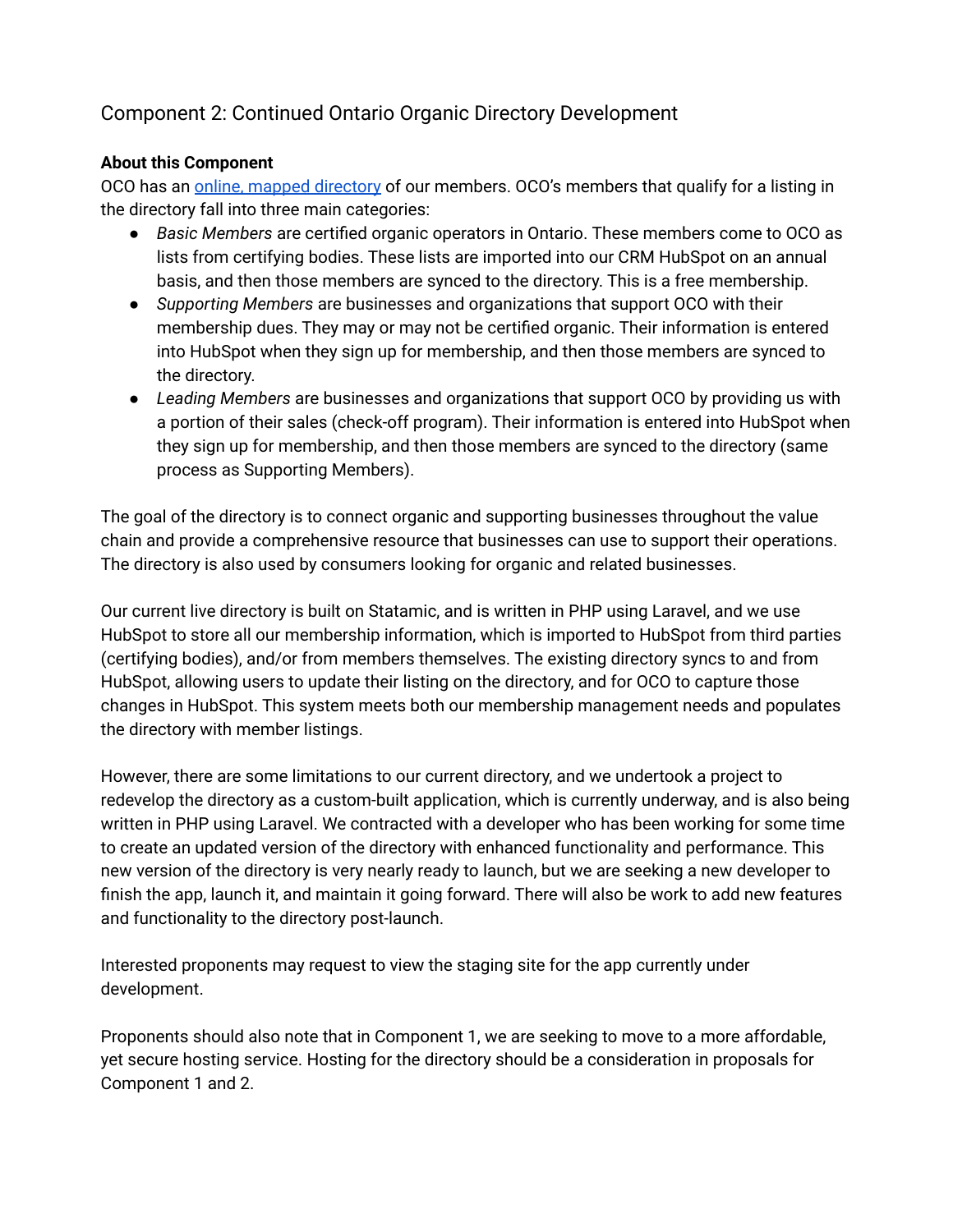#### **Budget**

- Project costs to finish and launch the app could be up to \$10,000
- Ongoing maintenance and support up to \$300/month

#### **Proposal Deadline**

June 30, 2022

# **Project Timeline**

October 1, 2022

## **Deliverables**

- The Ontario Organic Directory is completed and launched
- The Ontario Organic Directory is maintained and supported long-term, including bug fixes, and adding new features and functionality

# **Proposal Requirements**

Please send the following elements in your proposal for this project to communications [at] organiccouncil.ca.

Your proposal should include the following sections. Points and weights will be allocated as indicated in the rubric.

| <b>Proposal Evaluation Section</b>                                                                                                                           | Possible<br>Points | Weight | Total<br><b>Points</b> |
|--------------------------------------------------------------------------------------------------------------------------------------------------------------|--------------------|--------|------------------------|
| Price                                                                                                                                                        | 5                  | 6      | 30                     |
| Recommended approach, including communication and<br>project management plan                                                                                 | 5                  | 6      | 30                     |
| Samples or examples of recent, similar projects including a<br>description of the work done on the project, what tools were<br>used, the timeline, and price | 5                  | 6      | 30                     |
| Suitable proposed timelines                                                                                                                                  | 5                  | 4      | 20                     |
| Experience and qualifications of assigned staff                                                                                                              | 5                  | 3      | 15                     |
| Physical proximity to Guelph/Toronto, Ontario                                                                                                                | 5                  | 3      | 15                     |
| Experience working with non-profit organizations                                                                                                             | 5                  | 3      | 15                     |
| References/client reviews                                                                                                                                    | 5                  | 5      | 25                     |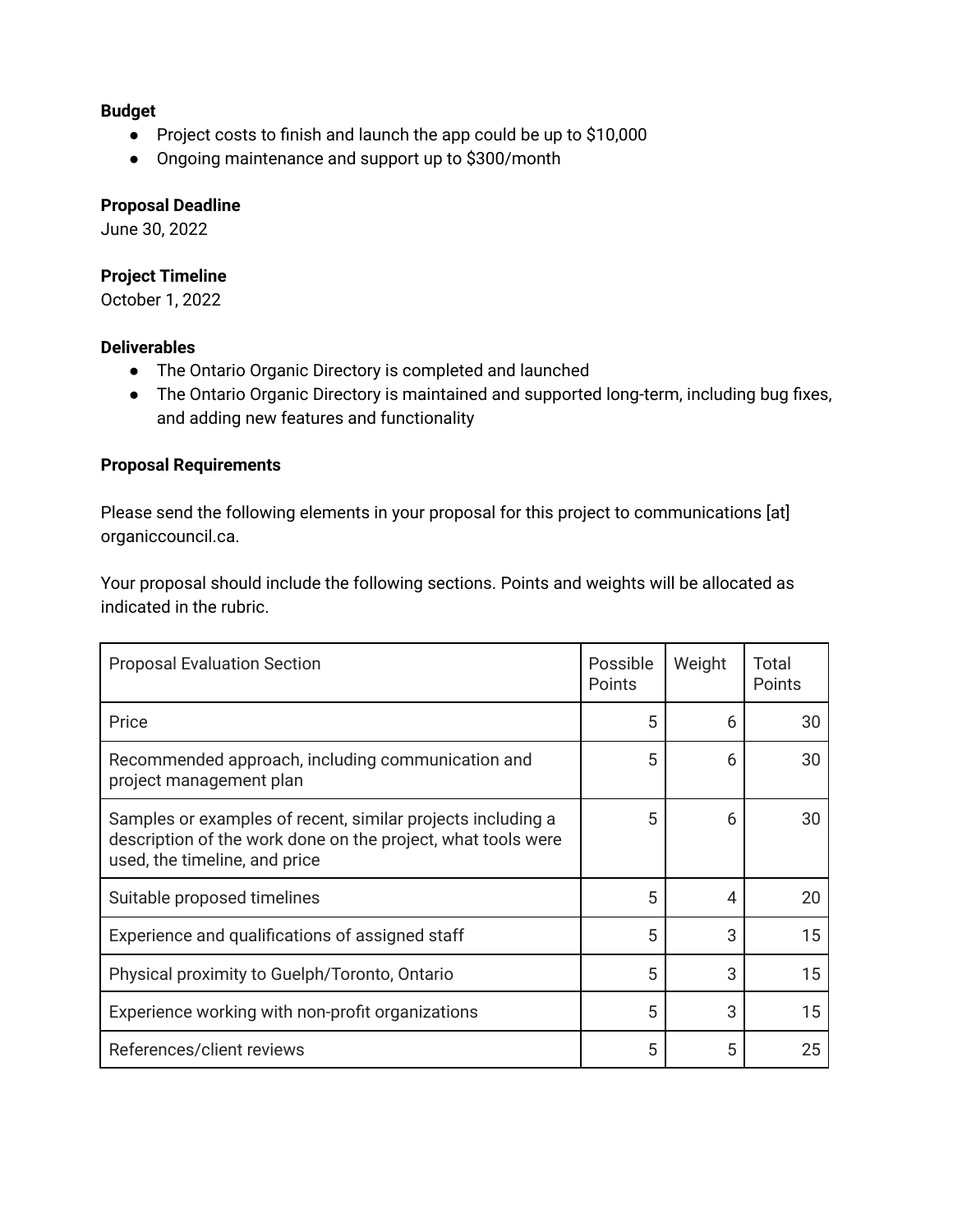# Component 3: Organic Council of Ontario Brand and Web Presence Redevelopment

# **About this Component**

OCO is planning to refresh our brand and web presence. This may include:

- New name, logo and/or brand colours, and alignment across marketing materials, social media, organiccouncil.ca and directory.organiccouncil.ca
- New streamlined and easy to navigate website architecture
- Addition of a "knowledge base" component to our website
- An Ontario Organic branding and digital marketing campaign
	- $\circ$  This would include a subsite or page and promotional materials. The Ontario Organic subsite or page will include blog posts, featured social media posts, and branded videos.

## **Budget**

\$5,000-\$20,000 depending on scope

#### **Proposal Deadline**

Accepted an ongoing basis

#### **Project Timeline**

September 2023

#### **Deliverables**

- The Organic Council of Ontario's brand and web presence is redeveloped
- OCO's website is optimized in terms of site architecture and plug-ins used
- OCO's online workflows originating from the website are streamlined

#### **Proposal Requirements**

Please send the following elements in your proposal for this project to communications [at] organiccouncil.ca.

Your proposal should include the following sections. Points and weights will be allocated as indicated in the rubric.

| <b>Proposal Evaluation Section</b>                                           | Possible<br>Points | Weight | Total<br>Points |
|------------------------------------------------------------------------------|--------------------|--------|-----------------|
| Price                                                                        | 5                  |        | 30              |
| Recommended approach, including communication and<br>project management plan | 5                  |        | 30              |